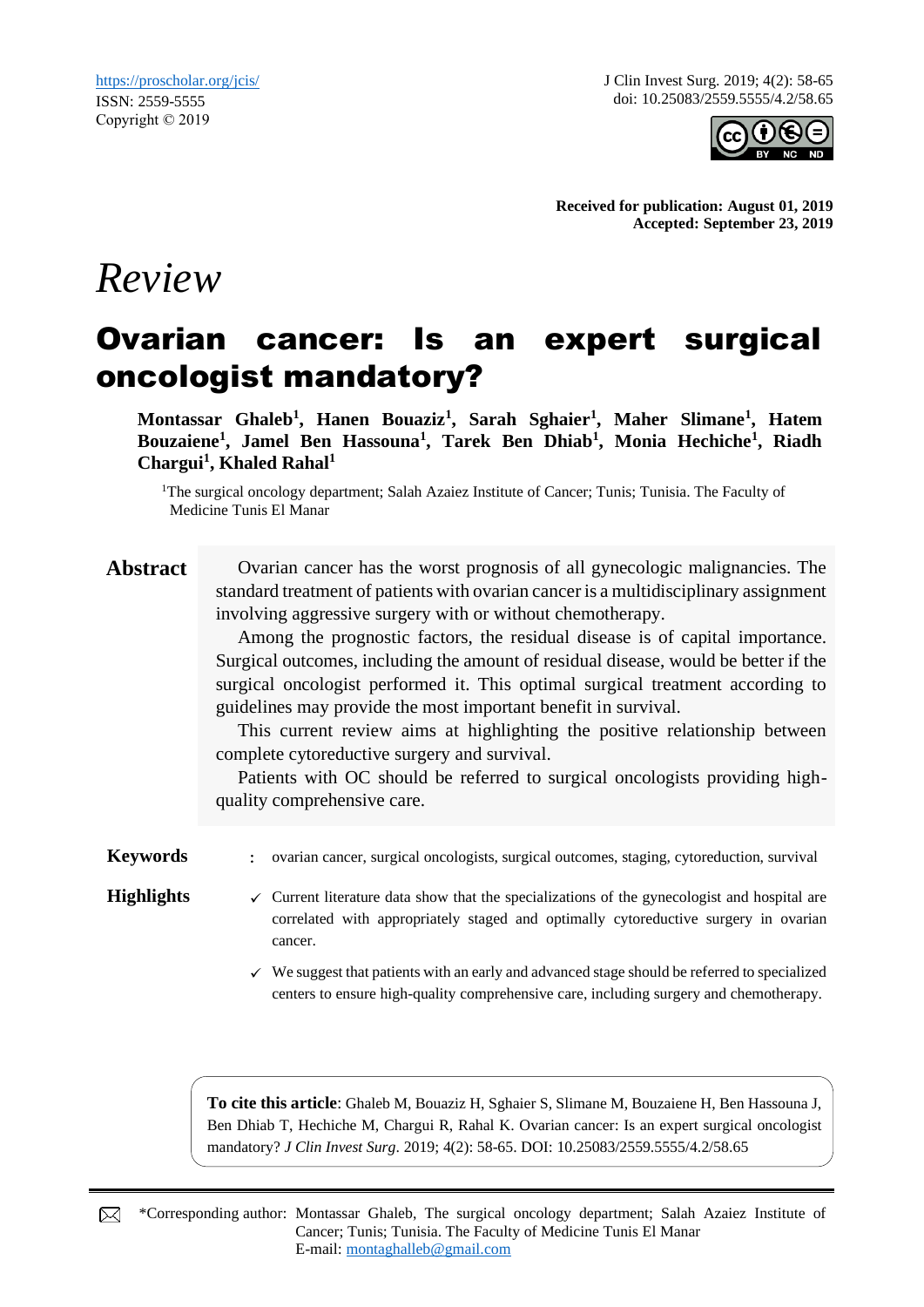## **Introduction**

Ovarian cancer (OC) has the worst prognosis of all gynecologic malignancies (1). The standard care consists of aggressive surgery and chemotherapy. Surgery is essential in determining the correct stage of the disease and in achieving an optimal cytoreduction (2). In all the stages of the disease, patients treated by surgical oncologists (SOs) more often received adequate surgical care according to guidelines (1). The SO is a surgeon who has received special training in the management of OC including upper abdominal surgery. The residual disease is one of the most important prognostic factors (3). The literature data suggest a positive correlation between total cytoreductive surgery and survival (4, 5). The aim of the current literature is to answer the question: Is a specialist mandatory while dealing with OC?

## **Materials and Methods**

Our literature search was conducted using PubMed, ScienceDirect and Google Scholar. We selected 48 articles in English and French from 1975 to 2018. The inclusion criteria were the presence of enough data allowing us to compare disease staging and/or cytoreductive surgery and/or mean survival and/or recurrence-free survival. We reviewed the published articles by using the following keywords: ovarian cancer, surgical oncologists, surgical outcomes, staging, cytoreduction, survival.

## **Results**

1. The staging of the disease:

Lymph node involvement in an early stage of OC ranges from 4 to 25% (6, 7), showing the importance of lymph node assessment in the staging procedure.

Engelen et al. (1) demonstrated that patients with stage I-II disease seen by SOs more likely underwent omentectomy and lymphadenectomy compared to those treated by general gynecologists. In the same light, Marth et al. (3) found that the number of lymph nodes removed was more significant in large departments.

Therefore, SOs carry out a comprehensive staging more often than other surgeons (8–10).

Previous studies have reported that adequate staging involving extensive surgical procedure leads to stage migration to a more advanced stage of OC (11, 12).

Kumpulainen et al. estimated that women seen by other surgeons had a fourfold higher risk of having under staged disease (13). Similarly, in a study conducted by Carney et al. (14), the local-stage disease was diagnosed in 25.8% of the patients seen by SOs, and 30.7% in patients seen by non-SOs, thus representing the risk of under staging by non-SOs.

Furthermore, Carney et al. (14) found that 0.9% of the cases seen by a SO were classified with unknown stage disease. In contrast, 5.6% of the cases were classified with unknown stage disease if not treated by a SO.

Consequently, this may lead to under-treatment. Engelen et al. (1) reported that 85% of the patients treated by SOs received adjuvant chemotherapy when indicated, compared to 75% when seen by general gynecologists.

2. Cytoreductive surgery:

The primary goal of OC surgery should be the complete resection of all macroscopic disease or, if this is not possible, the smallest resection of the residual disease (15).

Moreover, in a retrospective multicenter cohort study including 1,290 patients, Glehen et al. considered the completeness of cytoreduction as an independent prognostic indicator (16–18).

Several studies advocated that women diagnosed with advanced OC benefit the most from oncologic units where maximal cytoreduction is achieved (18–25).

Besides, Engelen et al. found that 62% of the patients with FIGO stage III underwent complete debulking by SOs, compared to 45% of the patients who underwent surgery by general gynecologists (1). Similarly, Aletti et al. demonstrated that women treated by SOs were more likely to obtain complete debulking to less than 1cm of the residual disease (26).

Eisenkop et al. (20) found that the rate of maximal cytoreduction for SOs was 81.7% compared to 37.8% of those treated by general gynecologists. Olaitan et al. demonstrated that SOs were 2.06 times more likely to achieve optimal cytoreduction (27). Bailey et al. (28) and Junor et al. (19) had also reached the same conclusions.

In a retrospective cohort study conducted by Vernooij (29), 37% of the patients with stage III OC were debulked entirely in non-specialized hospitals, compared to 48% of the patients in specialized ones. Besides, low-volume gynecologists optimally debulked 37% of the patients with stage III disease, compared to 57% of those operated on by high-volume gynecologists. This study concluded to a positive correlation between the specialization of the hospital, the operative volume of the gynecologists and the percentage of optimally debulked patients.

Similarly, Marth et al (3) noticed that the complete debulking with no macroscopic residual disease was performed most frequently in large departments. A macroscopic residual disease of up to 1 cm was registered in 11% and 27% of the cases in large and small departments, respectively. Correspondingly, Marx et al.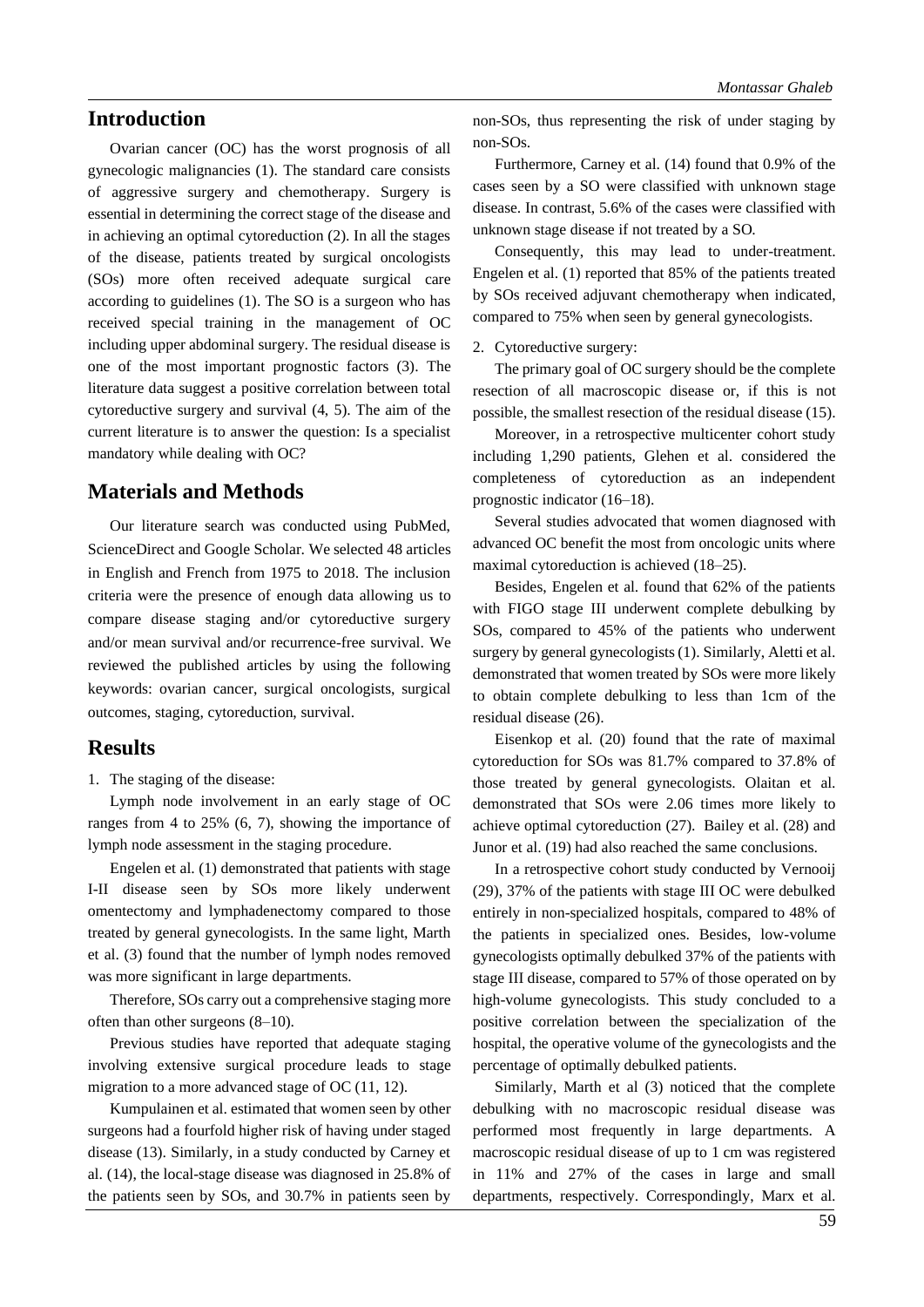(30) and Kumpulainen et al. (31) demonstrated that SOs and significant hospitals achieved better rates of complete or maximal cytoreduction compared to general gynecologists or non-specialized settings.

Moreover, Olsen et al. (2) have shown that surgeons in specialized hospitals were more experienced in the selection of women for surgery or neoadjuvant chemotherapy, which could support the better rate of complete cytoreductive surgery in specialized hospitals.

#### 3. Survival

OC has a poor prognosis, being the most common cause of death due to gynecologic malignancies (15).

Nonetheless, adequate surgical staging, optimal tumor cytoreduction, and the selection of patients for chemotherapy have been shown to improve the overall survival rate of this disease (14).

Moreover, other authors stated that the care provided by SOs is the most predictive factor in the improvement of survival (23, 32).

Furthermore, increased risks of disease recurrence and mortality were associated with the treatment provided by inexperienced surgeons (33).

In fact, in a case-control study by Tingulstad et al., the median survival rate was 21 months for SO patients versus 12 months for those operated on by gynecologists (18). Junor et al. (19) have demonstrated a 6- to 9-month median survival advantage for patients operated on by SOs (P values 0.009 to 0.01). Moreover, some studies concluded that this improved survival rate was independent from chemotherapy (18, 34).

Besides, a positive relationship between the experience of the surgeon, the high-volume hospitals and the survival of patients with OC has been suggested (4, 5, 35, 36). Paulsen et al. have also mentioned that from the overall number of women with OC (198), those operated on by SOs had a 20% increased short-term survival rate (37).

In the ACTION trial (38), patients with the optimal staging presented an overall survival similar to patients with sub-optimal staging who received adjuvant chemotherapy. There was no additional survival benefit noticed when patients with optimal staging received adjuvant chemotherapy.

Furthermore, a statistically significant survival advantage was seen in 39.3% of the patients operated on by SOs in a study conducted by Carney et al. (14). They demonstrated an improvement in the median survival from 17 to 39 months when an optimal debulking was achieved (14). Engelen et al. had also noticed that the five-year survival rate of patients with stage III was 54% for those with no residual disease, 15% when residual disease

masses measuring  $\leq 2$  cm, and 6% in case of higher masses of residual disease (1).

Consequently, the observed survival advantage may result from more aggressive surgeries done by SOs, allowing maximal cytoreductions (15, 18).

Similarly, Marth et al. demonstrated that each 10% increase in the maximal percentage cytoreductive surgery was associated with a 5.5% increase in the median survival time (3).

Furthermore, a prospective study by Eisenkop et al. (20) showed that the cytoreduction to macroscopically disease-free status has a more significant impact on survival than the extent of metastatic disease before surgery. On the other hand, Bristow et al. expected that the surgical expertise could partially overcome tumor grading and histological subtypes (39).

In a prospective quality assurance program conducted by Marth et al., survival was significantly longer in large departments than in small ones, with a 5-year survival rate of 69% and 61%, respectively for all the stages (3).

Correspondingly, Kumpulainen et al. (13) have shown that the five-year survival was better in university hospitals and hospitals with a more significant operative volume than in the rest of the hospitals. Birkmeyer et al. have also concluded that high-volume hospitals have better late survival rates than low-volume ones (40). Paulsen et al. (37) demonstrated similar results related to the optimal debulking of the tumor which was achieved in 30% of the patients operated on in teaching hospitals compared to 17% in non-teaching hospitals.

However, there is a controversy concerning this survival benefit in early-stage diseases. Engelen et al. found that the 5-year survival rate for patients with FIGO stage I–II OC was 86% when a SO performed surgery, whereas it was 70% when a general gynecologist performed it (1).

According to Marth et al., the overall survival was similar whether treated in large or small departments at FIGO stage I, whereas at FIGO stage II, the difference in survival did not have any statistical significance (3).

Previous studies have also found a non-statistically significant survival benefit for patients with early-stage disease operated on by SOs (14, 18).

Correspondingly, Craney et al. did not observe any statistically significant difference in survival between those seen or not by a SO for patients diagnosed with local and regional disease compared to those with distant disease (14). Chan et al. (36) have also observed that this survival advantage of patients operated on by SOs was more notable in those with stage III-IV disease (31.0% versus 22.5%;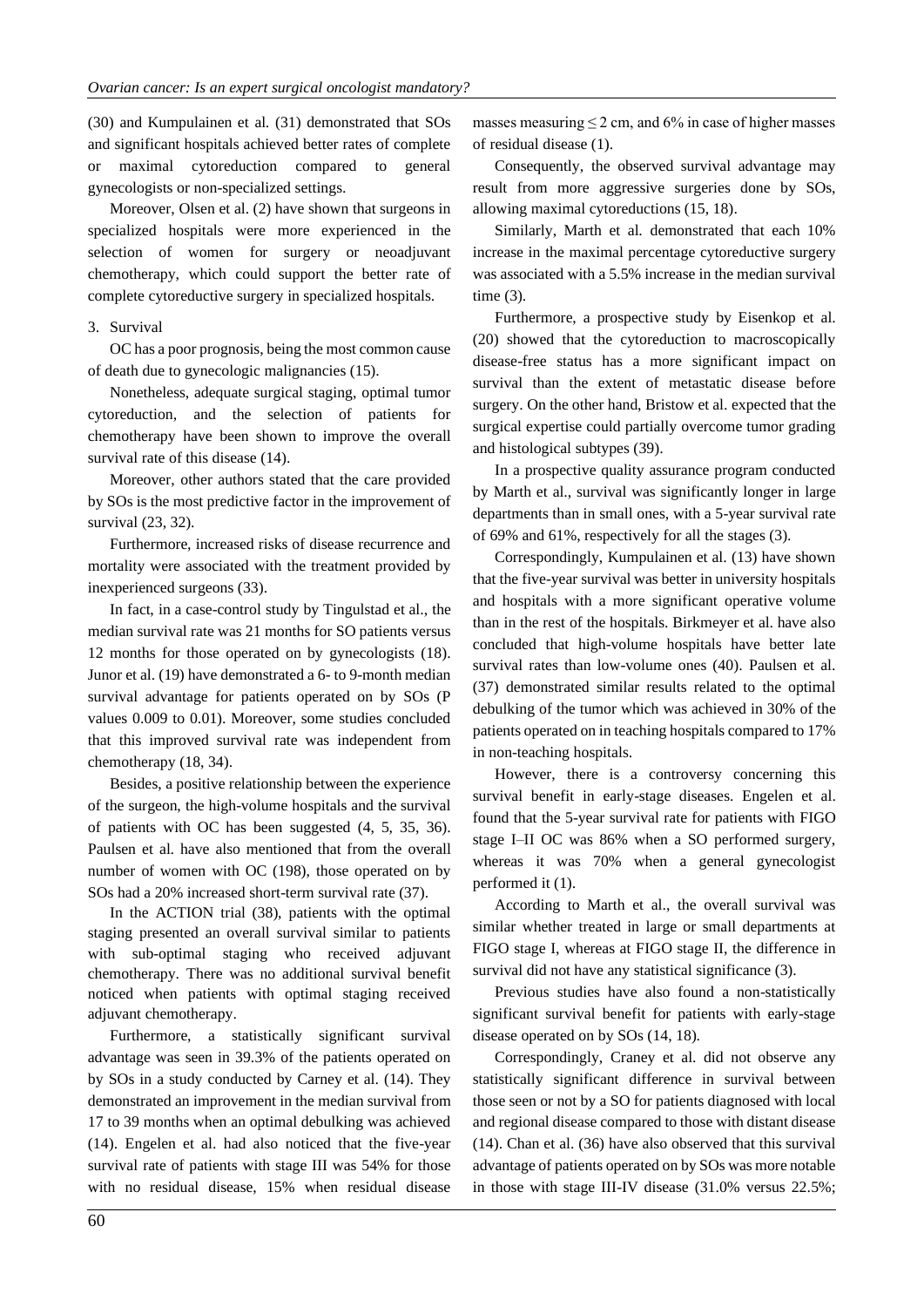P.001) with a non-significant survival improvement in early-stage disease (66.3% versus 61.1%; P.157).

Several studies have supported a decreased recurrence rate in patients with early-stage disease, receiving comprehensive staging (8, 10, 25).

Furthermore, Munstedt et al. (24) have stated that the treatment carried out by the general gynecologist was associated with increased risks of disease recurrence and mortality.

Moreover, Elit et al. noticed a decreased relative risk of re-operation in patients treated by SOs; the RR of reoperation was 0.04 (0.01–0.12) for SOs, in contrast with 0.37 (0.21–0.66) for gynecologists (35).

In a multivariable analysis by Vernooijet al. (29), an 18% reduction in mortality was found in patients in specialized hospitals, compared to patients in general hospitals (HR adjusted for age and stage: 0.8 (95% CI 0.7–1.0). In addition, Mirjam et al. found that the risk of dying for women who did not undergo the surgical treatment by SOs according to guidelines was almost twice higher than the risk for those who underwent surgery according to the guidelines (1). Other findings in

the two studies have shown a 25% reduction in the death rate in women diagnosed with advanced ovarian cancer and seen by SOs compared to women seen by other surgeons (19, 41).

In a study by Paulsen et al., the mortality rate was lower for patients operated on in specialized centers compared to other hospitals (HR  $\frac{1}{4}$  1.81). Besides, the chance of receiving optimal chemotherapy was lower among patients treated in non-teaching hospitals (OR ¼ 0.24) (37).

In fact, according to Chan et al. (36), the 5-year disease-specific survival of patients who did not undergo primary surgery by a SOs and did not receive chemotherapy was of 7.1% in contrast with 41.0% in those who received multimodality treatment when seen by SOs (P.001).

However, others (22, 32) have not considered the treatment provided by a SO an independent prognostic factor for improved survival for all stage divisions. There was no significant survival difference between patients operated on by SOs and those operated on by general gynecologists.

| Table 1. Cytoreductive surgery outcomes and mean survival |                                |               |                  |               |  |  |
|-----------------------------------------------------------|--------------------------------|---------------|------------------|---------------|--|--|
|                                                           | Cytoreductive surgery outcomes |               | Mean survival    |               |  |  |
| Authors                                                   | SO.                            | Gynecologists | SO.              | Gynecologists |  |  |
| Engelen et al. $(1)$                                      | 62%                            | 45%           | 54%              | 45%           |  |  |
| Aletti et al. (26)                                        | nm                             | Nm            |                  |               |  |  |
| Eisenkop et al. (20)                                      | 81.7%                          | 37.8%         |                  |               |  |  |
| Olaitan et al. (27)                                       | $2.06$ *>                      |               |                  |               |  |  |
| Bailey et al. (28)                                        | nm                             | Nm            |                  |               |  |  |
| Junor et al. $(19)$                                       | nm                             | Nm            | $6-9$ months $>$ |               |  |  |
| Vernoojii et al. (29)                                     | 57%                            | 37%           |                  |               |  |  |
| Marth et al. $(3)$                                        | 27%                            | 11%           | 69%              | 61%           |  |  |
| Kumplainen et al. (31)                                    | nm                             | Nm            |                  |               |  |  |
| Marx et al. (30)                                          | nm                             | Nm            |                  |               |  |  |
| Tingulstad et al. (18)                                    | nm                             | Nm            | 21 months        | 12 months     |  |  |
| Paulsen et al. (37)                                       | nm                             | Nm            | $20\% >$         |               |  |  |
| Carney et al. (14)                                        | nm                             | Nm            | 31.3%            |               |  |  |

#### 4. Morbidity

It has been shown that the residual tumor volume is one of the most important prognostic factors (16–18).

To achieve a complete cytoreduction, aggressive surgical techniques should be performed, including bowel resection and anastomosis, urologic procedures, diaphragm peritonectomy and upper abdominal resection (15).

Prior studies have established a direct relationship between surgical morbidity and the degree of cytoreduction (42). Eisenkop et al. (21) demonstrated that

although women operated on by SOs had more extended hospital stays, more blood loss, transfusions and longer operative time, they had lower perioperative mortality of 2.4% compared to 9.5% in case of other surgeons  $[P =$ 0.02]. Similarly, the latter authors demonstrated that the presence of the SOs intraoperatively was associated with more perioperative morbidities and this was explained by the more complicated procedure performed by SOs.

In contrast, a shorter hospital stay and lower hospitalrelated costs of care in high-volume hospitals were recorded (11).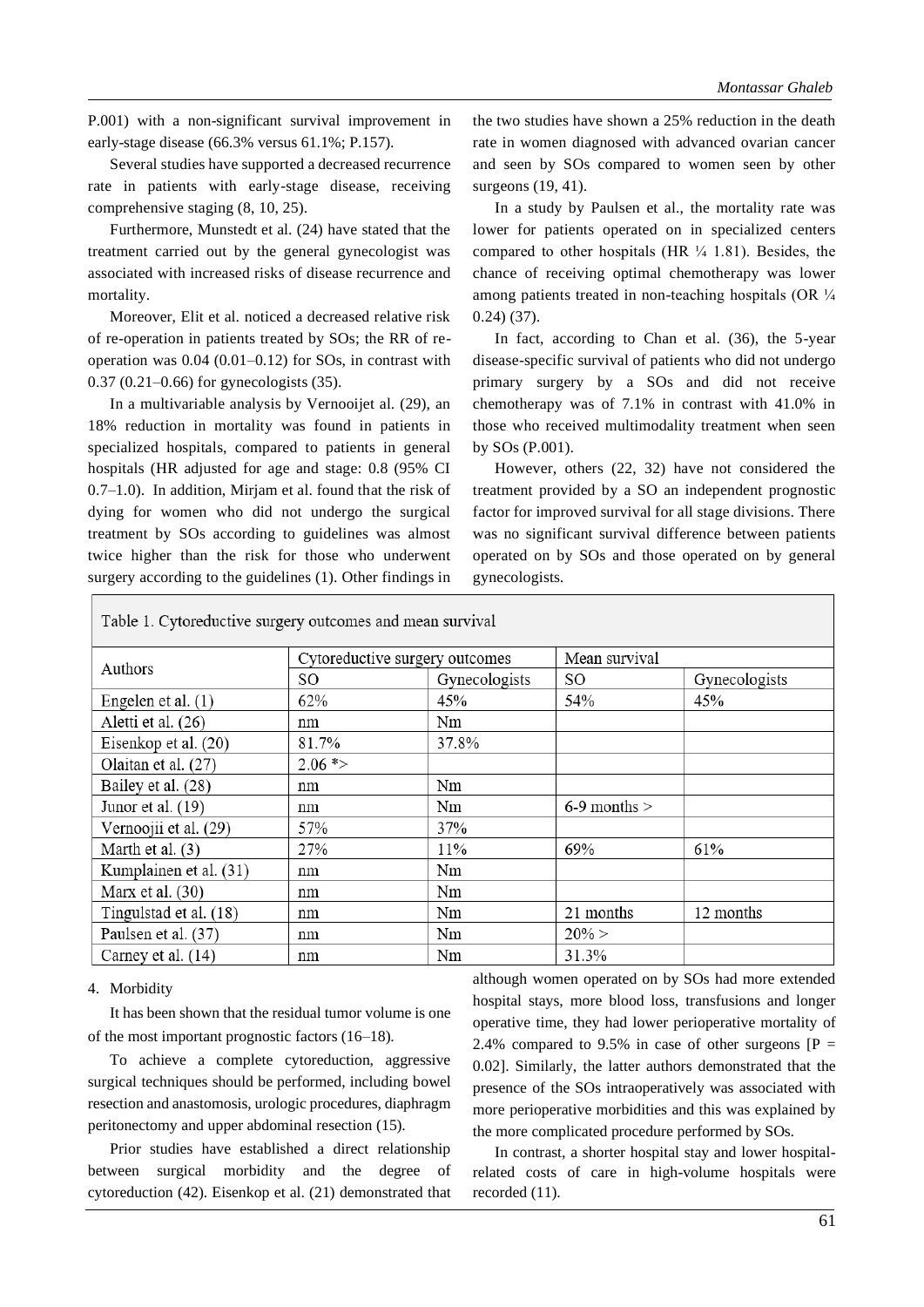Also, a study by Birkmeyer et al. (39) included in the Surveillance Epidemiology and End Results, concluded to lower operative mortality in high-volume hospitals.

A retrospective study conducted in 2009 (43) had also shown that new surgical methods led to increased morbidity.

However, others have not found an increase in morbidity despite the aggressiveness of surgery (38, 44). On the other hand, some stated that there might be a bias in the selection of patients as those with comorbidities are more likely seen at central hospitals, while the healthier ones are examined in the general hospitals (37).

## **Discussion**

OC is the most common cause of death in women out of all gynecologic cancers (1). The management of these women according to guidelines is necessary to improve the patients' outcomes (1). Surgical care according to guidelines is among the most important prognostic factors (45).

Several studies have noticed that SOs respect more operational guidelines than other surgeons in the treatment of OC (1). The care provided by experienced surgeons or by specialized centers seemed to be of a high standard, allowing an appropriate staging and an optimal debulking (24, 31). Thus, the Society of Gynecologic Oncologists and the American College of Obstetricians and Gynecologists (ACOG) (46) recommend the referral of patients with OC to SOs.

Over the past decades, the surgical management of patients with OC has included new complex techniques, such as intestinal resection, dissection of lymph nodes or diaphragm peritonectomy and partial liver resection.

Many authors demonstrated that a SO was more likely to determine the appropriate staging involving extensive surgical procedures (1, 3, 6–8). Consequently, this allows a better selection of the patients requiring adjuvant chemotherapy (19, 20, 38). Physicians working in cancer units were more experienced in the patients' selection (2).

Similarly, the number of unstaged or under-staged patients was more significant when operated on by other surgeons (12, n37), leading to under-treatment.

The main reasons for the inadequate staging are the lack of training and the maintenance of surgical skills of the general gynecologists (30, 31).

Several studies have reached the same conclusion, i.e. a SO was more likely to achieve complete cytoreduction than other specialists (1, 18–23, 25). In addition, specific surgical training is essential.

Moreover, the complete debulking was most frequently performed in large departments where a multidisciplinary team provided the treatment. Indeed, SOs were more likely to operate on at specialized hospitals (38).

The survival advantage was notable when patients were seen by SOs (11, 37, 38). Different studies concluded to a positive correlation between the specialization of the surgeon or the volume of patients in the hospitals and the survival of patients with OC  $(4, 5, 36, 37)$ .

It has been suggested that the improvement of survival resulted from a more aggressive surgery providing a maximal cytoreduction (18, 47). Griffiths et al. (48) were the first to demonstrate an inverse relationship between the amount of residual tumor and the survival of patients with advanced disease.

In addition, several studies supported the fact that surgery conducted by SOs decreased the recurrence rate (6, 8, 25, 37).

Moreover, a reduction in the risk of dying in patients who underwent surgery by SOs was noticed (1, 38). In contrast, treatment by inexperienced surgeons increased the risks of recurrence and mortality (34). Thus, the centralization of the treatment of OC seems to be the key to optimizing the survival rates in patients with this disease.

Most importantly, the skills of SOs may depend on the number of OC operations performed, obtaining a dedicated learning curve required for the improvement and the maintenance of their skills (15, 30, 38).

Furthermore, a positive relationship between surgical morbidity and the degree of cytoreduction was shown (42). Patients operated on by SOs had more extended hospital stays, more blood loss, transfusions and longer operative time (21) since more complicated procedures were performed.

However, patients treated by a SO had lower perioperative mortality (21).

Different reasons could explain the lack of referral of those women to SOs, such as the difficulties of access to care, the lack of knowledge of the physician about adequate guidelines and the physician's financial gain. Furthermore, the public is poorly informed about SOs, and this may limit optimal management (40).

Therefore, further patient and physician education are necessary to assure that patients with OC are appropriately referred to SOs to improve the outcomes and the survival rate in case of this aggressive disease.

### **Conclusions**

OC is the most lethal of all gynecologic malignancies. The current literature search concludes that the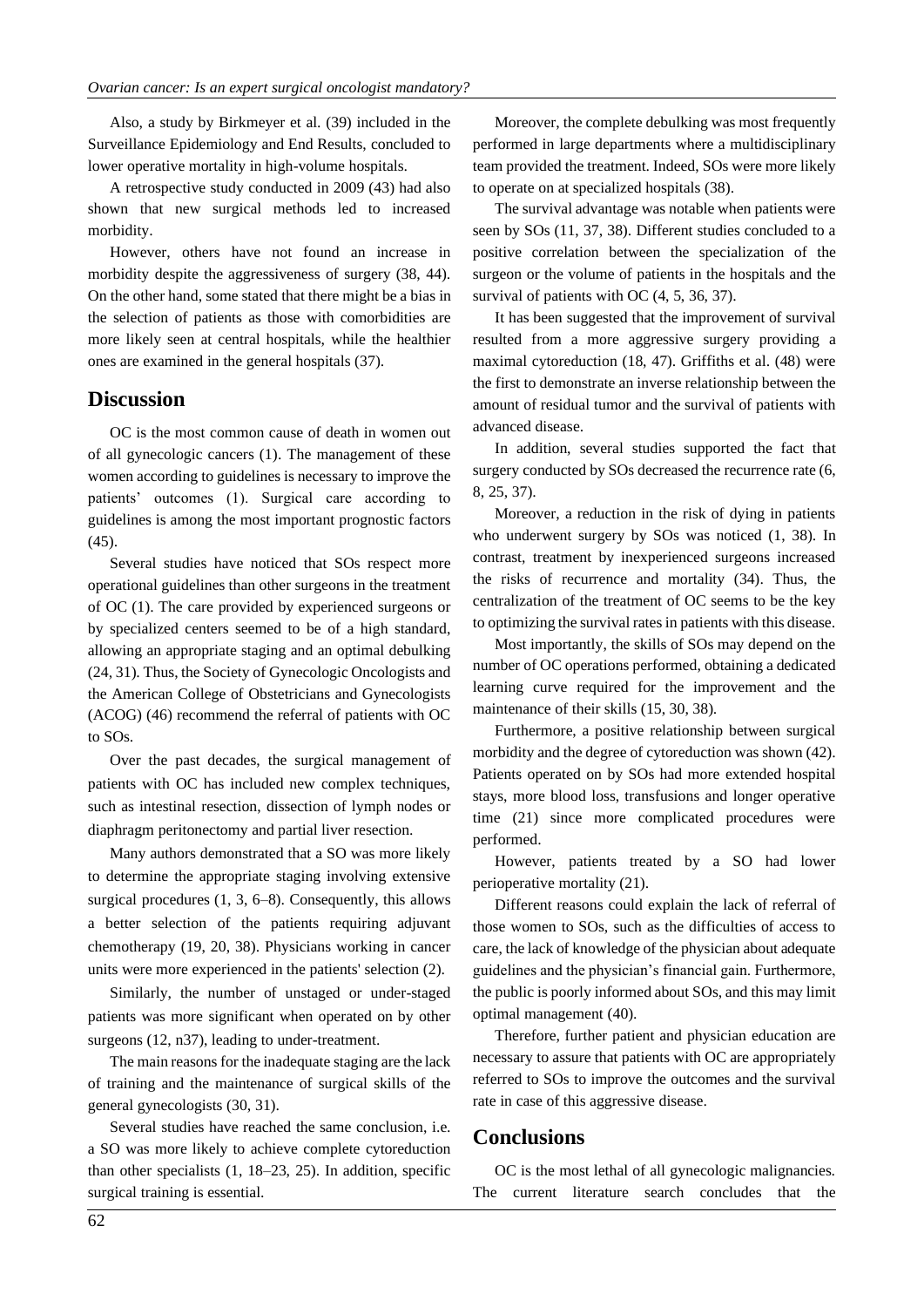specialization of the gynecologist as well as the hospital are correlated with appropriately staged and optimally cytoreductive surgery, leading to improved survival.

We assume that patients with an early and advanced stage of OC should be referred to SOs in specialized centers to ensure high-quality comprehensive care including surgery and chemotherapy.

## **Conflict of interest disclosure**

There are no known conflicts of interest in the publication of this article. The manuscript was read and approved by all authors.

## **Compliance with ethical standards**

Any aspect of the work covered in this manuscript has been conducted with the ethical approval of all relevant bodies and that such approvals are acknowledged within the manuscript.

## **References**

- 1. Engelen MJ, Kos HE, Willemse PH, Aalders JG, de Vries EG, Schaapveld M, Otter R, van der Zee AG. Surgery by consultant gynecologic oncologists improves survival in patients with ovarian carcinoma. *Cancer*. 2006; 106(3): 589-98.
- 2. Fagö-Olsen CL1, Høgdall C, Kehlet H, Christensen IJ, Ottesen B. Centralized treatment of advanced stages of ovarian cancer improves survival: a nationwide Danish survey. *Acta Obstet Gynecol Scand*. 2011; 90(3): 273- 9.
- 3. Marth C, Hiebl S, Oberaigner W, Winter R, Leodolter S, Sevelda P. Influence of department volume on survival for ovarian cancer: results from a prospective quality assurance program of the Austrian Association for Gynecologic Oncology. *Int J Gynecol Cancer*. 2009; 19(1): 94-102.
- 4. Eisenkop SM, Spirtos NM, Lin WCM. "Optimal" cytoreduction for advanced epithelial ovarian cancer: a commentary. *Gynecol Oncol*. 2006; 103(1): 329-335.
- 5. Vergote I, De Wever I, Tjalma W, Van Gramberen M, Decloedt J, van Dam P. Neoadjuvant chemotherapy or primary debulking surgery in advanced ovarian carcinoma: a retrospective analysis of 285 patients. *Gynecol Oncol*. 1998; 71(3): 431-6.
- 6. Buchsbaum HJ, Brady MF, Delgado G, Miller A, Hoskins WJ, Manetta A, Sutton G. Surgical staging of carcinoma of the ovaries. *Surgery, Gynecology & Obstetrics* 1989; 169(3): 226-232.
- 7. Suzuki M, Ohwada M, Yamada T, Kohno T, Sekiguchi I, Sato I. Lymph node metastasis in stage I epithelial ovarian cancer. *Gynecol Oncol*. 2000; 79(2): 305-308.
- 8. McGowan L, Lesher LP, Norris HJ, Barnett M. Misstaging of ovarian cancer. *Obstet Gynecol*. 1985; 65(4): 568-72.
- 9. Puls LE, Carrasco R, Morrow MS, Blackhurst D. Stage I ovarian carcinoma: specialty-related difference in survival and management. South Med J. 1997; 90(11): 1097–100.
- 10. Mayer AR, Chambers SK, Graves E, Holm C, Tseng PC, Nelson BE, Schwartz PE. Ovarian cancer staging: does it require a gynecologic oncologist? *Gynecol Oncol*. 1992; 47(2): 223-227.
- 11. Maggioni A, Benedetti Panici P, Dell'Anna T, Landoni F, Lissoni A, Pellegrino A, Rossi RS, Chiari S, Campagnutta E, Greggi S, Angioli R, Manci N, Calcagno M, Scambia G, Fossati R, Floriani I, Torri V, Grassi R, Mangioni C. Randomised study of systematic lymphadenectomy in patients with epithelial ovarian cancer macroscopically confined to the pelvis. *Br J Cancer*. 2006; 95(6): 699-704.
- 12. Young RC, Decker DG, Wharton JT, Piver MS, Sindelar WF, Edwards BK, Smith JP. Staging laparotomy in early ovarian cancer. *JAMA*. 1983; 250(22): 3072-6.
- 13. Kumpulainen S, Grénman S, Kyyrönen P, Pukkala E, Sankila R. Evidence of benefit from centralised treatment of ovarian cancer: a nationwide population‐ based survival analysis in Finland. *Int J Cancer*. 2002; 102(5): 541-4.
- 14. Carney ME, Lancaster JM, Ford C, Tsodikov A, Wiggins CL. A population-based study of patterns of care for ovarian cancer: who is seen by a gynecologic oncologist and who is not? *Gynecol Oncol*. 2002; 84(1): 36-42.
- 15. Escayola C, Torrent JJ, Ferron G, Quenet F, Querleu D. When and Who Should Perform Epithelial Ovarian Cancer Surgery? *Int J Gynecol Cancer.* 2018; 28(3): 594-599.
- 16. Glehen O, Gilly FN, Boutitie F, Bereder JM, Quenet F, Sideris L, Mansvelt B, Lorimier G, Msika S, Elias D; French Surgical Association. Toward curative treatment of peritoneal carcinomatosis from nonovarian origin by cytoreductive surgery combined with perioperative intraperitoneal chemotherapy: A multi‐institutional study of 1290 patients. *Cancer*. 2010; 116(24): 5608-18.
- 17. von Georgi R, Franke FE, Münstedt K. Influence of surgery and postoperative therapy and tumor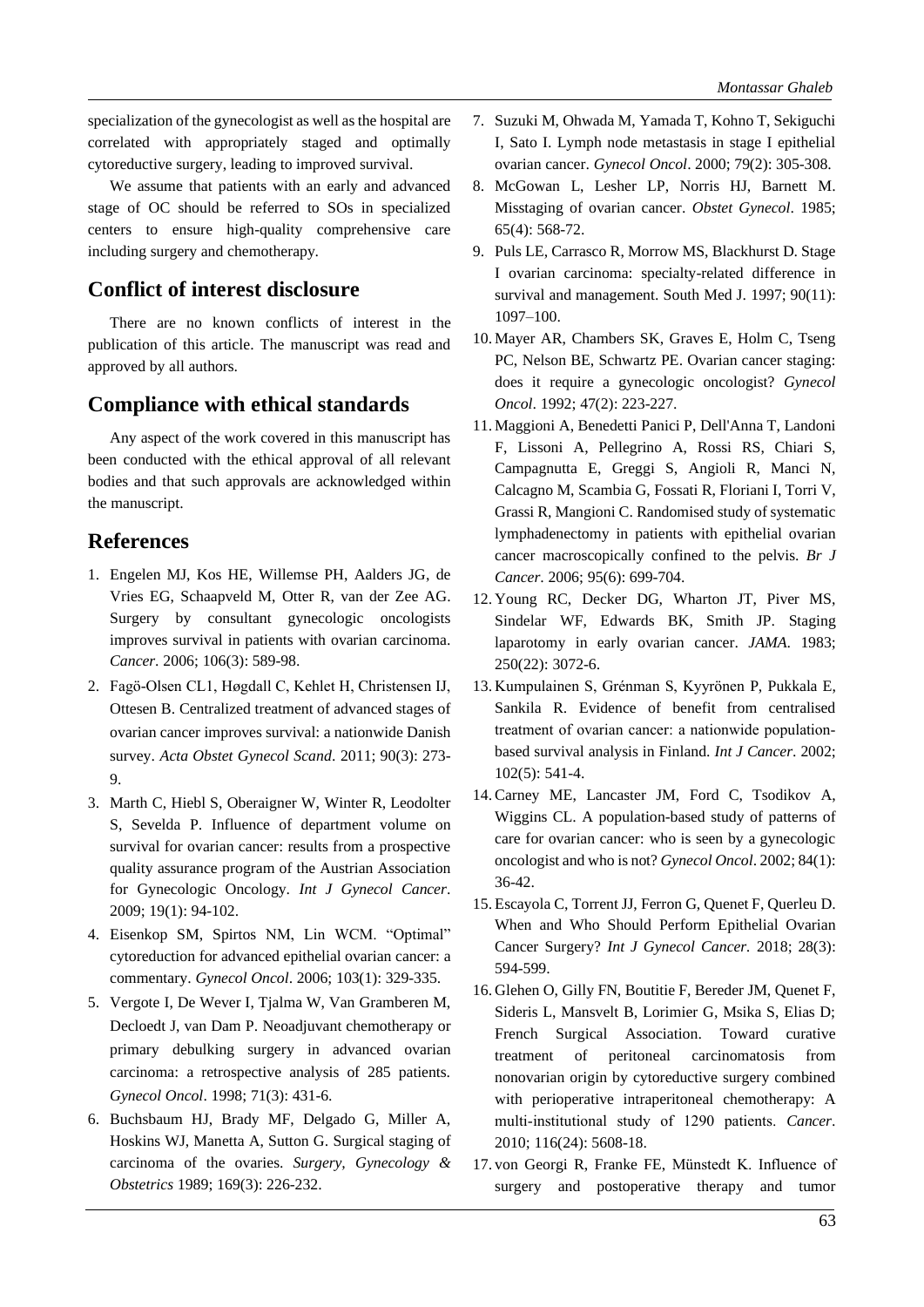characteristics on patient prognosis in advanced ovarian carcinomas. *Eur J Obstet Gynecol Reprod Biol*. 2003; 111(2): 189-96.

- 18. Tingulstad S, Skjeldestad FE, Hagen B. The effect of centralization of primary surgery on survival in ovarian cancer patients. *Obstet Gynecol*. 2003; 102(3): 499- 505.
- 19.Junor EJ, Hole DJ, McNulty L, Mason M, Young J. Specialist gynaecologists and survival outcome in ovarian cancer: a Scottish national study of 1866 patients. *Br J Obstet Gynaecol*. 1999; 106(11): 1130-6.
- 20. Eisenkop SM, Spirtos NM, Friedman RL, Lin WC, Pisani AL, Perticucci S. Relative influences of tumor volume before surgery and the cytoreductive outcome on survival for patients with advanced ovarian cancer: a prospective study. *Gynecol Oncol*. 2003; 90(2): 390- 6.
- 21. Eisenkop SM, Spirtos NM, Montag TW, Nalick RH, Wang HJ. The impact of subspecialty training on the management of advanced ovarian cancer. *Gynecol Oncol*. 1992; 47(2): 203-9.
- 22. Nguyen HN, Averette HE, Hoskins W, Penalver M, Sevin BU, Steren A. National survey of ovarian carcinoma part V. The impact of physician's specialty on patients' survival. *Cancer* 1993; 72(12): 3663-3670.
- 23. Earle CC, Schrag D, Neville BA, Yabroff KR, Topor M, Fahey A, Trimble EL, Bodurka DC, Bristow RE, Carney M, Warren JL. Effect of surgeon specialty on processes of care and outcomes for ovarian cancer patients. *Journal of the National Cancer Institute* 2006; 98(3): 172-180.
- 24. Münstedt K, von Georgi R, jörn Misselwitz B, Zygmunt M, Stillger R, Künzel W. Centralizing surgery for gynecologic oncology—a strategy assuring better quality treatment? *Gynecol Oncol*. 2003; 89(1): 4-8.
- 25. Le T, Adolph A, Krepart GV, Lotocki R, Heywood M. S. The benefits of comprehensive surgical staging in the management of early-stage epithelial ovarian carcinoma. *Gynecol Oncol*. 2002; 85(2): 351-355.
- 26. Aletti GD, Gostout BS, Podratz KC, Cliby WA. Ovarian cancer surgical resectability: relative impact of disease, patient status, and surgeon. *Gynecol Oncol*. 2006; 100(1): 33-7.
- 27. Olaitan A, Weeks J, Mocroft A, Smith J, Howe K, Murdoch J. The surgical management of women with ovarian cancer in the south west of England. *Br J Cancer*. 2001; 85(12): 1824–1830.
- 28. Bailey J, Murdoch J, Anderson R, Weeks J, Foy C. Stage III and IV ovarian cancer in the South West of

England: five‐year outcome analysis for cases treated in 1998. *Int J Gynecol Cancer*. 2006; 16(S1): 25-29.

- 29. Vernooij F, Heintz APM, Coebergh JW, Massuger LF, Witteveen PO, van der Graaf Y. Specialized and highvolume care leads to better outcomes of ovarian cancer treatment in the Netherlands. *Gynecol Oncol*. 2009; 112(3): 455-461.
- 30. Marx C, Bendixen A, Høgdall C, Ottosen C, Kehlet H, Ottesen B. Organisation and quality of primary surgical intervention for ovarian cancer in Denmark. *Acta Obstet Gynecol Scand*. 2007; 86(12): 1496-502.
- 31. Kumpulainen S, Kuoppala T, Leminen A, Penttinen J, Puistola U, Pukkala E, Sankila R, Mäkinen J, Grénman S. Surgical treatment of ovarian cancer in different hospital categories–a prospective nation-wide study in Finland. *Eur J Cancer*. 2006; 42(3): 388-95.
- 32. O'Malley CD, Cress RD, Campleman SL, Leiserowitz GS. Survival of Californian women with epithelial ovarian cancer, 1994–1996: a population-based study. *Gynecol Oncol*. 2003; 91(3): 608-15.
- 33. Lash TL, Silliman RA, Guadagnoli E, Mor V. The effect of less than definitive care on breast carcinoma recurrence and mortality. *Cancer*. 2000; 89(8): 1739- 47.
- 34. Woodman C, Baghdady A, Collins S, Clyma JA. What changes in the organisation of cancer services will improve the outcome for women with ovarian cancer? *Br J Obstet Gynaecol*. 1997; 104(2): 135-9.
- 35. Elit L, Bondy SJ, Paszat L, Przybysz R, Levine M. Outcomes in surgery for ovarian cancer. *Gynecol Oncol*. 2002; 87(3): 260-7.
- 36. Chan JK, Zhang M, Kaleb V, Loizzi V, Benjamin J, Vasilev S, Osann K, Disaia PJ. Prognostic factors responsible for survival in sex cord stromal tumors of the ovary—a multivariate analysis. *Gynecol Oncol.* 2005; 96(1): 204-209.
- 37.Paulsen T, Kjaerheim K, Kaern J, Tretli S, Trope C. Improved short‐term survival for advanced ovarian, tubal, and peritoneal cancer patients operated at teaching hospitals. *Int J Gynecol Cancer*. 2006; 16(S1): 11-17.
- 38. Trimbos JB, Vergote I, Bolis G, Vermorken JB, Mangioni C, Madronal C, Franchi M, Tateo S, Zanetta G, Scarfone G, Giurgea L, Timmers P, Coens C, Pecorelli S; EORTC-ACTION collaborators. European Organisation for Research and Treatment of Cancer-Adjuvant ChemoTherapy in Ovarian Neoplasm. Impact of adjuvant chemotherapy and surgical staging in earlystage ovarian carcinoma: European Organisation for Research and Treatment of Cancer–Adjuvant